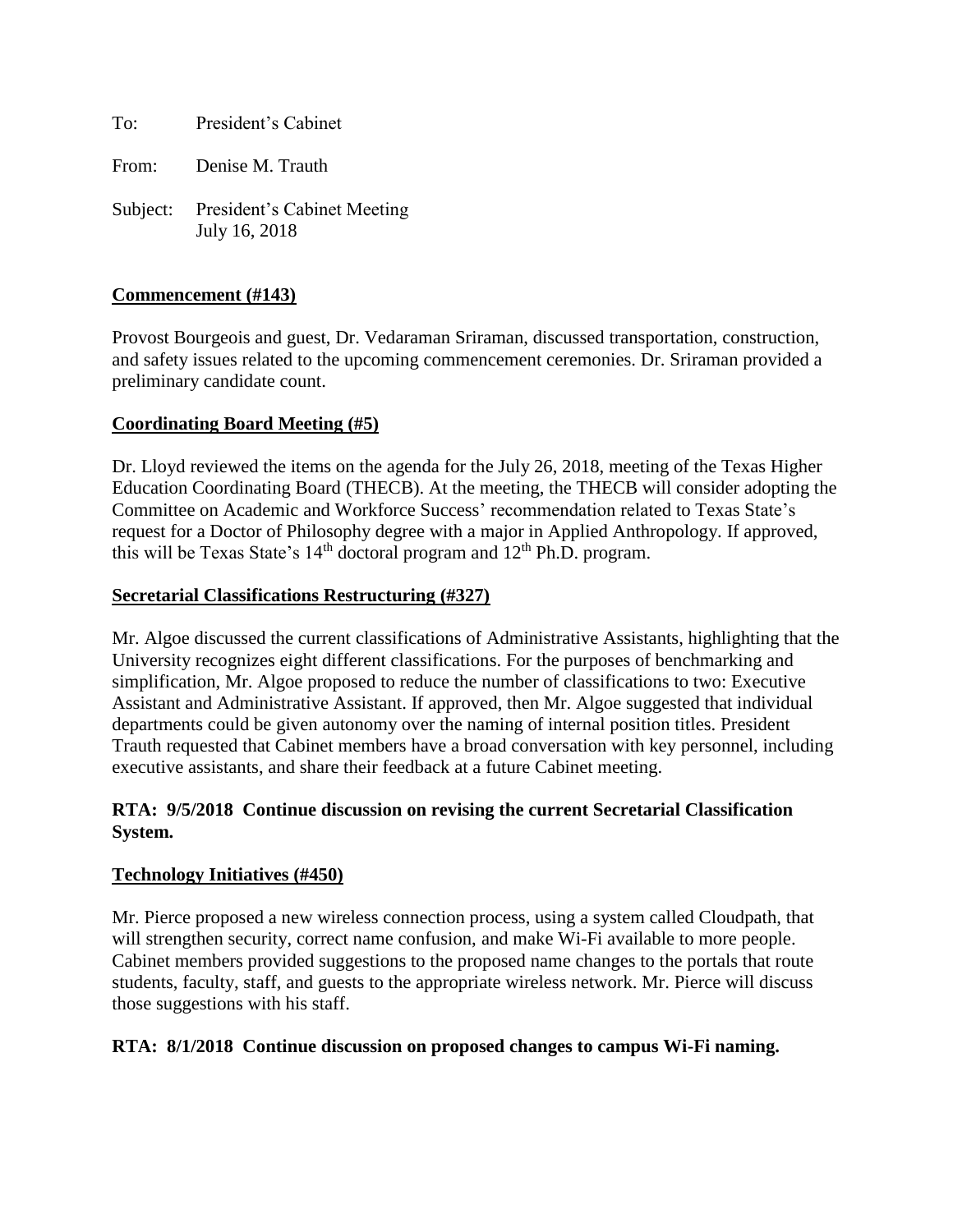## **President's Update (#556)**

President Trauth discussed the *Pledges of Allegiance*, a nationwide public art project by Creative Time, acknowledging the national debate surrounding the project. This temporary outdoor artwork is scheduled to be displayed thru July 31, 2018.

### **Significant Issues (#01)**

Mr. Algoe shared that the "txst" trademark deadline is approaching and that he will meet with representatives from the Department of Athletics and the Office of University Marketing to discuss procedures for filing maintenance documents.

Mr. Algoe announced the upcoming retirements of Mr. Jeff Lund, Ms. Marsha Moore, and Ms. Kim Graves.

Mr. Pierce announced that representatives from the Greater Western Library Alliance will be on campus for a site visit on July 18-19, 2018.

Dr. Teis announced that recent alumni events in Austin and San Antonio were successful, each with large turnouts.

### **University Events Center (#698)**

Mr. Algoe disseminated copies of the recommendations from an ad-hoc committee on the design of a new Victory Star that will be placed on the University Events Center. President Trauth requested that this item be returned to a Cabinet meeting at a later date to give Cabinet members time to review the recommendations. President Trauth suggested that Mr. Algoe work with University News Service to craft a communications campaign once new the Victory Star is in place.

### **Tuition Revenue Bonds (#497)**

Mr. Algoe discussed State Comptroller Glenn Hegar's revenue growth estimate of \$2.8 billion and the potential impact it may have on the funding of Tuition Revenue Bonds to finance academic buildings.

## **Active Attack Preparation (#748)**

Dr. Lloyd discussed the upcoming Active Attack Preparation Training video production. Though it is a Texas State University System initiative, Texas State University and Sam Houston State University are leading the efforts. Dr. Lloyd discussed several challenges, including the funding for security officers, stipends for actors, food for the production crew and actors, and identifying students to participate in video production as bystanders. Mr. Pierce agreed to help with scheduling security officers and finding students to serve as bystanders.